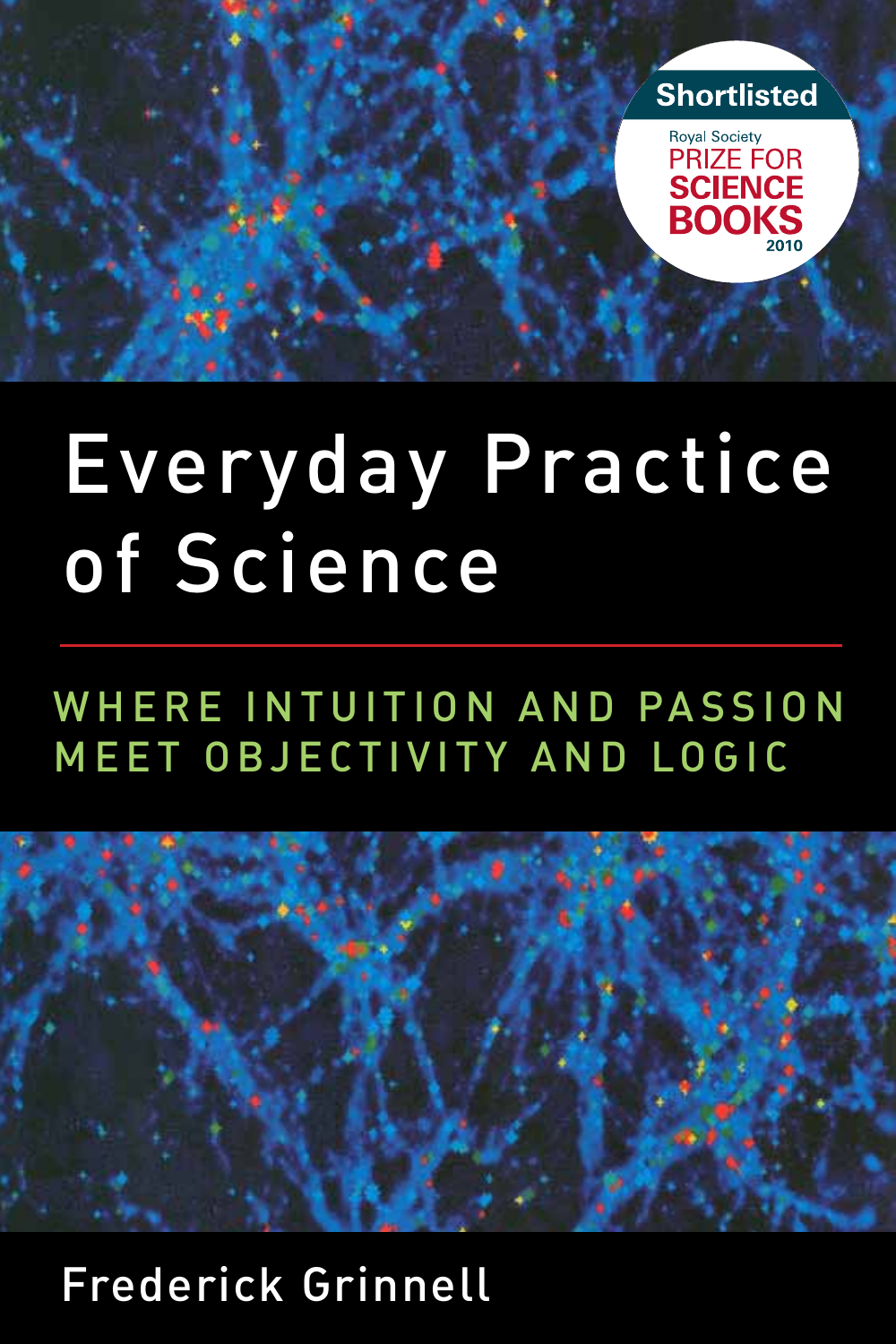## **Contents**

◈

## I. SCIENCE

1. PRACTICING SCIENCE An Overview, 3

2. DISCOVERY

Learning New Things about the World, 21

3. CREDIBILITY Validating Discovery Claims, 59

## II. SCIENCE AND SOCIETY

4. INTEGRITY From Science Policy to Responsible Conduct of Research, 91

5. INFORMED CONSENT AND RISK The Intersection of Human Research and Genetics, 129

6. FAITH More Than One Way to Practice the World, 159

AFTERWORD, 187

References, 191

Index, 213

◈

grinnel.indb xv  $10/17/2008$  1:54:16 PM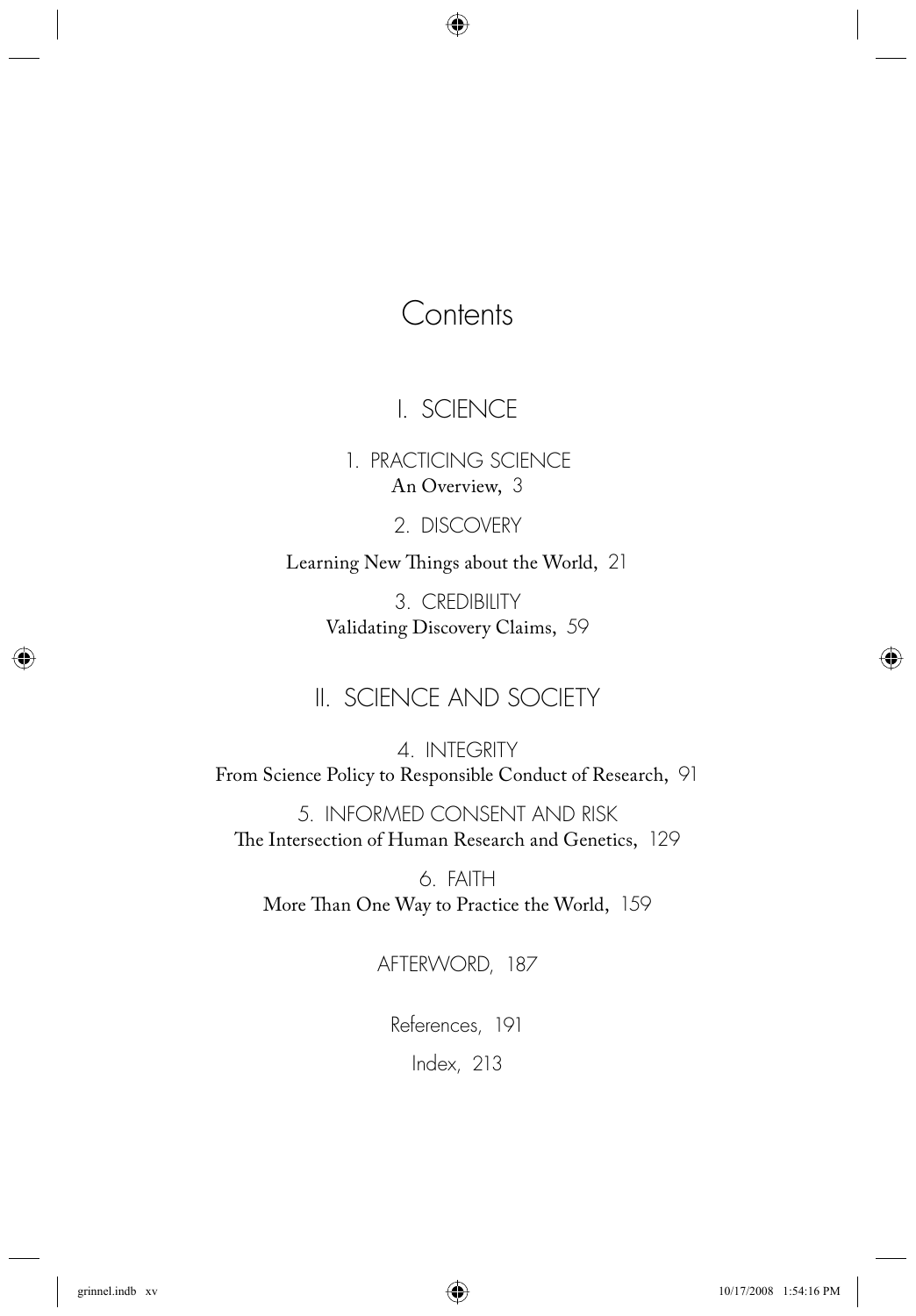

Science is serious play.

*Leon Perkins, seventh-grade science teacher Ardmore Junior High School, Ardmore, Pennsylvania, 1956–1957*

◈

 $\bigoplus$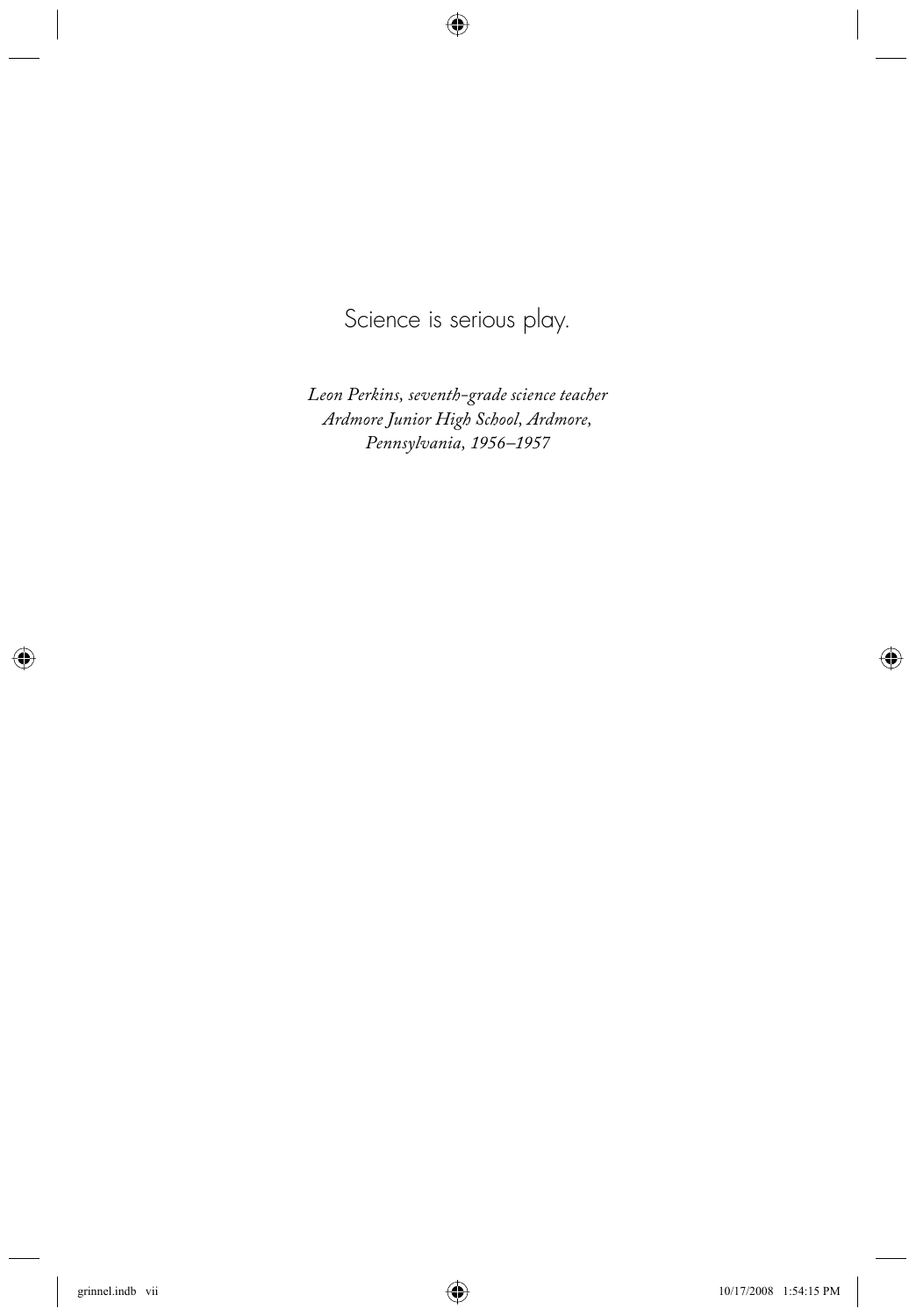⊕

An Overview

Every year the U.S. National Science Foundation publishes a comprehensive analysis of *Science and Engineering Indicators*. As long as I can remember, the chapter on public attitudes contrasts two key points. First, Americans have a highly favorable opinion of science and technology. Second, Americans lack an understanding of basic scientific facts and concepts and are unfamiliar with the scientific process. Astronomer Carl Sagan called the situation "a clear prescription for disaster": "We live in a society exquisitely dependent on science and technology, in which hardly anyone knows anything about science and technology" (1).

In this chapter, I present an overview of the scientific process what I call *everyday practice of science*. All of us practicing science face common problems: what to do, when to do it, how to do it, who should pay for it, and—after the work is completed—what the findings mean. I hope to provide some general insights throughout this book about these issues. Most of the examples I use come from biomedical

◈

 $\textcircled{\scriptsize{*}}$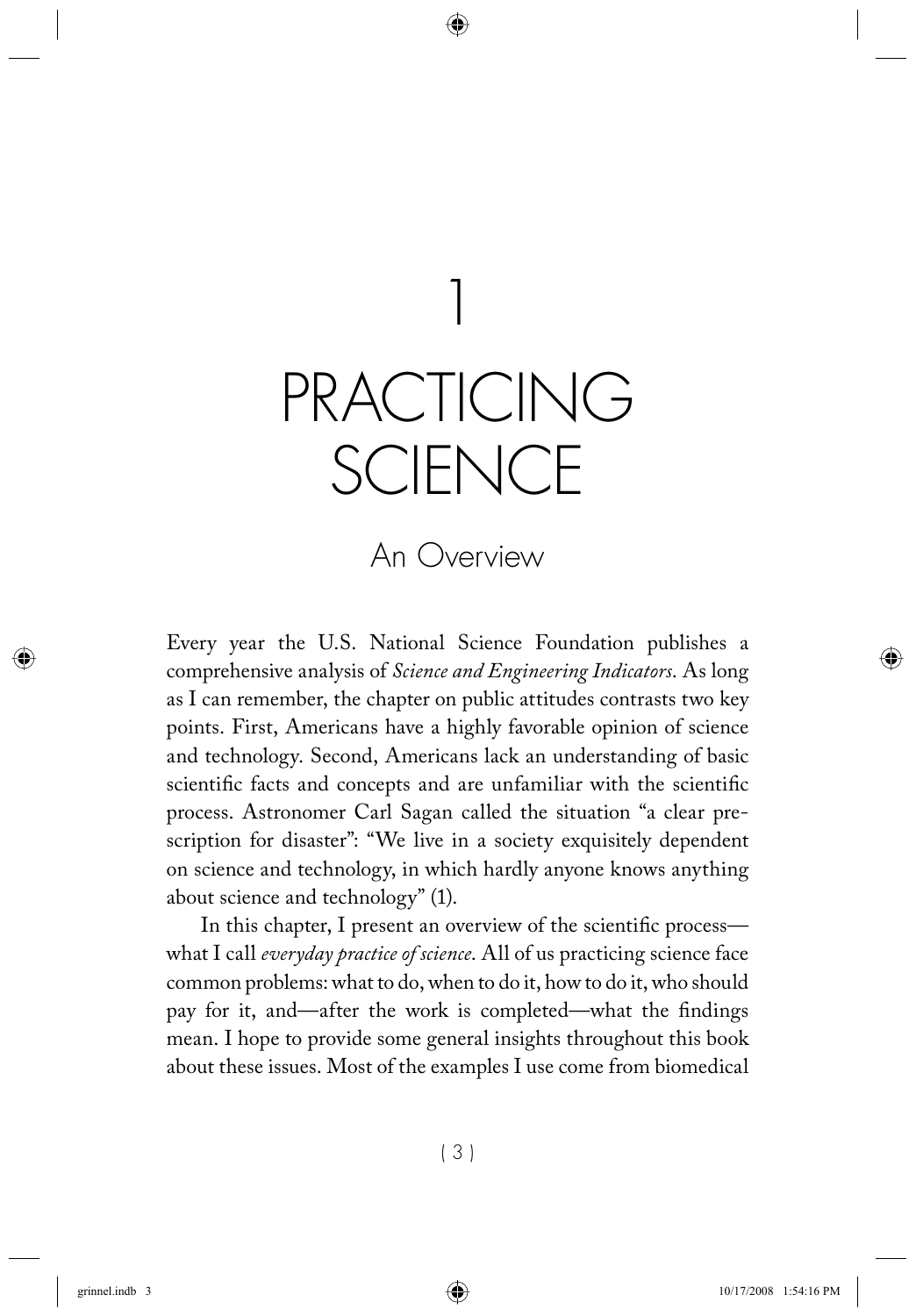research. If one wants "to piece together an account of what scientists actually do," wrote Nobel Laureate Sir Peter Medawar,

then the testimony of biologists should be heard with specially close attention. Biologists work very close to the frontier between bewilderment and understanding. Biology is complex, messy and richly various, like real life....It should therefore give us a specially direct and immediate insight into science in the making. (2)

I want to distinguish everyday practice from the idealized linear model of research. According to the linear model, the path from hypothesis to discovery follows a direct line guided by objectivity and logic. Facts about the world are there waiting to be observed and collected. The scientific method is used to make discoveries. Researchers are dispassionate and objective.

Although representative of the way that we teach science, I believe the linear model corresponds to a mythical account—or at least a significant distortion—of everyday practice. Rather than linear, the path to discovery in everyday practice is ambiguous and convoluted with lots of dead ends. Success requires converting those dead ends into new, exciting starts. Real-life researchers may aim to be dispassionate and objective, but they work within the context of particular life interests and commitments.

#### The two conversations of science

Figure 1.1 diagrams everyday practice of science. I place the individual scientist in the center. She engages in two conversations, one with the world to be studied, and the other with other members of the research community. The former conversation gives rise to the circle of discovery—learning new things. The latter gives rise ⇔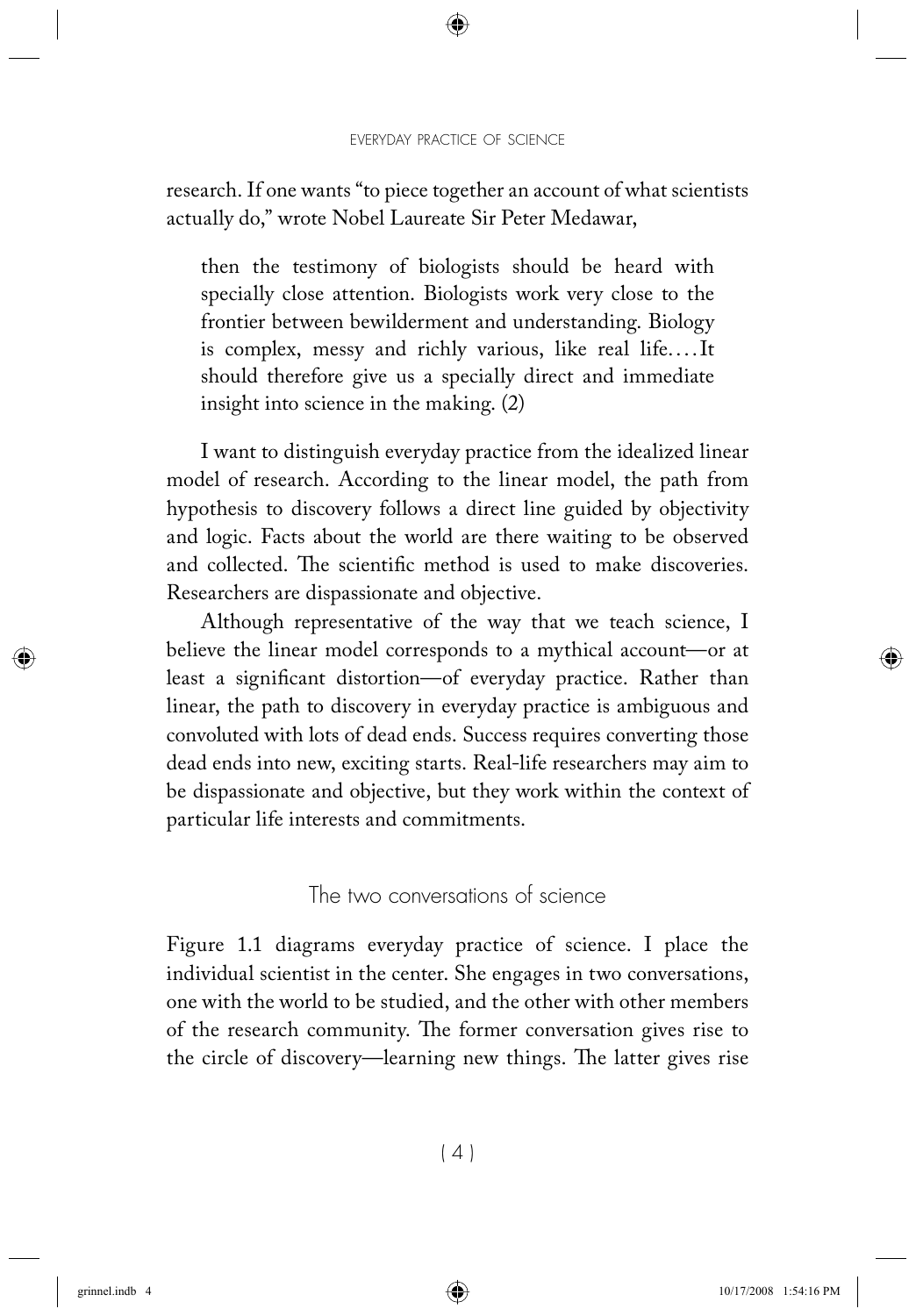

◈

Figure 1.1. Everyday Practice of Science

to the circle of credibility—trying to convince others that the new findings are correct. These conversations are dialogs that proceed in an iterative manner. Of course, figure 1.1 is highly simplified because there are many conversations going on simultaneously. In addition, the researcher interacts only with a small part of the world, and the scientific community is itself within the world. Nevertheless, making the artificial distinctions in figure 1.1 helps to emphasize that there are important differences between these conversations. Interactions with the world typically are limited to making observations and carrying out experiments. Interactions within the research community depend largely on cooperative and competitive behavior.

Who is the individual scientist in figure 1.1? To help answer that question, I will introduce two imaginary researchers: Professor-It-Could-Be-Anybody and Professor-Somebody-In-Particular. Professor Anybody is the idealized researcher who does science according to the linear model. Professor Anybody is the scientist found in textbooks and research publications. Professor Particular, on the other

◈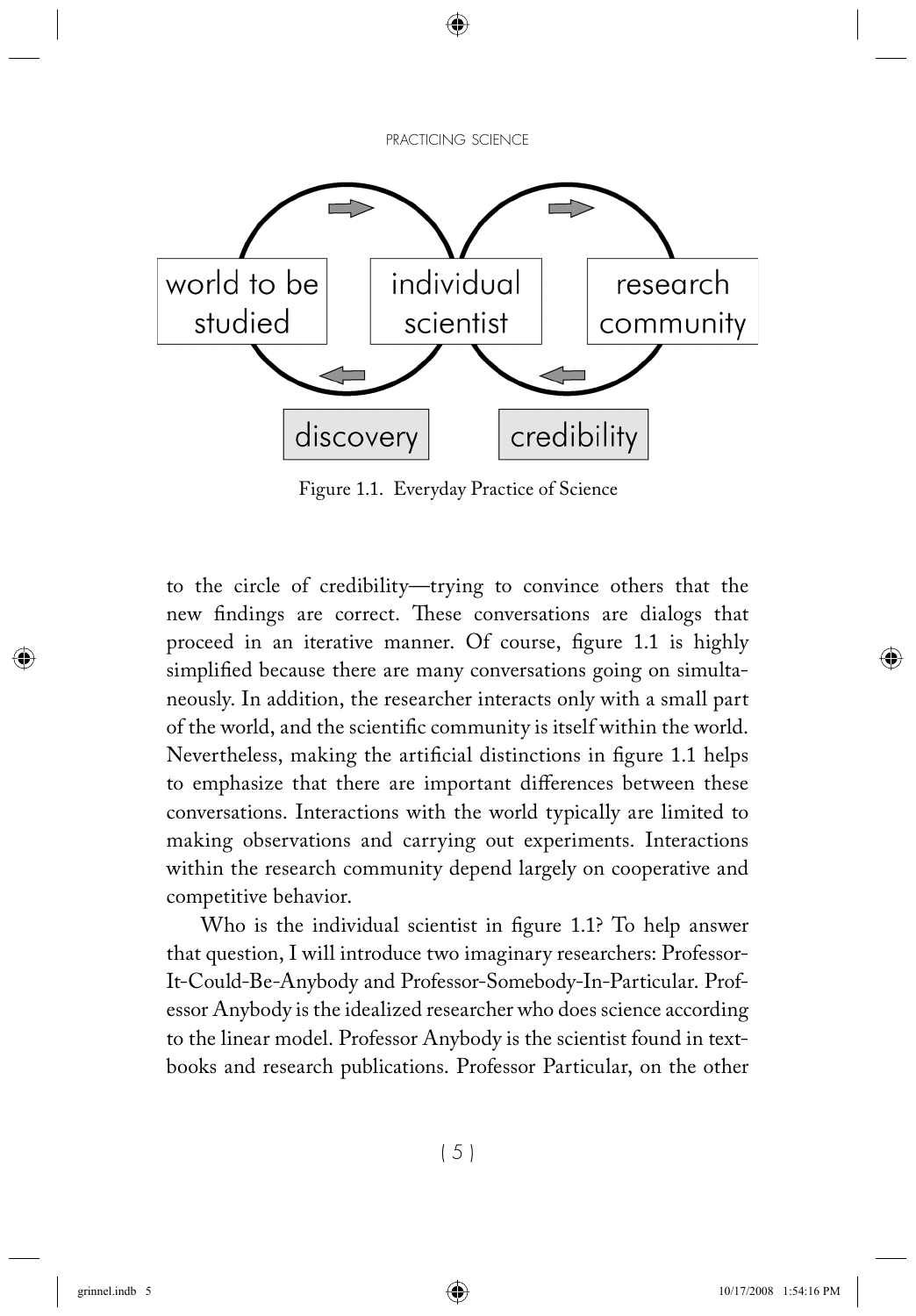⊕

hand, is the researcher engaged in everyday practice. Professor Particular experiences science as an adventure, so much so that she might write an autobiographical essay called "How to Get Paid for Having Fun" (3). A lot of us doing science feel just that way.

## Science textbooks and research publications exclude everyday practice

There is no place for Professor Particular in the idealized structure of science. Sociologist Robert Merton described the norms of science as universalism, communism, disinterestedness, and organized skepticism (4). *Universalism* means that scientific claims are independent of the personal or social interests of researchers. *Communism* means that everyone owns scientific knowledge. *Disinterestedness* means that the community suppresses any tendency of investigators to behave according to their own self-interests. *Organized skepticism* means that researchers suspend and replace personal beliefs with an attitude oriented toward empirical and logical criteria. Merton's norms describe perfectly the characteristics of Professor Anybody: independent of personal or social interests, knowledge owned by everyone, disinterested, personal beliefs suspended.

It is Professor Anybody rather than Professor Particular who can be found in science textbooks. Textbooks usually present facts without clarifying where and how they arise. Space limitations may make this omission necessary. The consequence is that practice becomes invisible. The more common the knowledge, the more anonymous will be its source. Years of research are compressed into one or several sentences. At the same time, the adventure, excitement, and risks of real-life discovery disappear.

Research publications also mask the work of Professor Particular. To emphasize this point, I will describe some of the history of how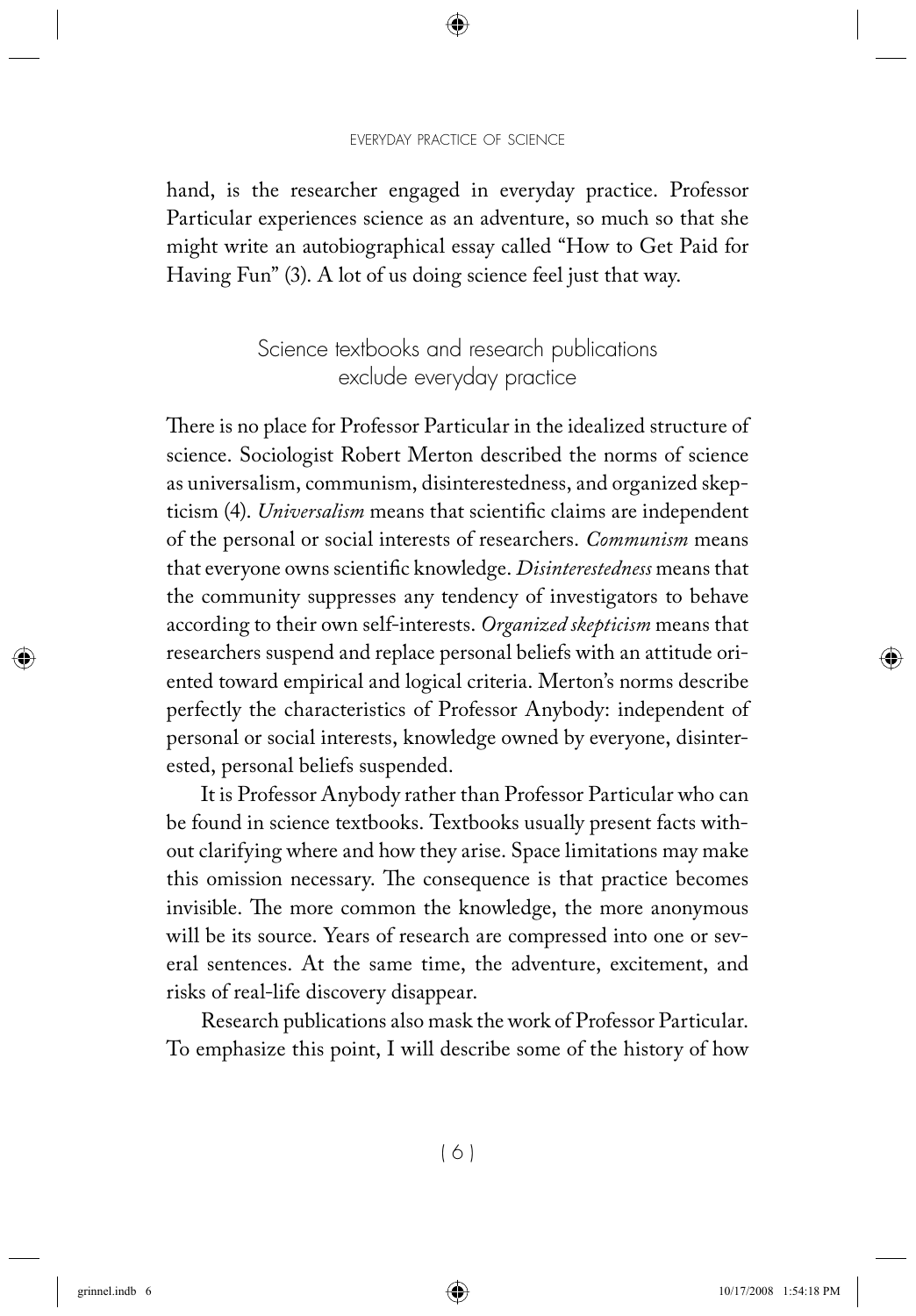⇔

researchers discovered messenger RNA. To understand this example, the following facts found in most modern biology textbooks will be useful:

- All cells store their genetic information in doublestranded molecules of deoxyribonucleic acid (DNA).
- Different cell types transcribe different portions of the sequence into specific messenger RNAs (mRNAs).
- These mRNAs then are processed and translated to make the proteins that determine in large part the specialized features of different cell types.
- Taken together, these steps represent the classic molecular information pathway of modern molecular genetics:

$$
DNA \Rightarrow mRNA \Rightarrow protein
$$

When a biology textbook states that mRNA is the intermediate between DNA and protein, the textbook sometimes adds a footnote to a 1961 research paper published in the prestigious scientific journal *Nature*. Evidence for the intermediary role of mRNA appeared first in the *Nature* paper (5). Research papers such as the publication in *Nature* provide the formal mechanism by which investigators report the details of their discovery claims to the scientific community.

The 1961 *Nature* paper about mRNA is titled "An Unstable" Intermediate Carrying Information from Genes to Ribosomes for Protein Synthesis." The paper begins by summarizing prevailing views and controversies on the subject. Then the paper suggests a new hypothesis to resolve the controversial issues: "*A priori*, three types of hypothesis may be considered to account for the known facts." Experiments are proposed that could distinguish between the possibilities. Studies carried out are described. Conclusions

( 7 )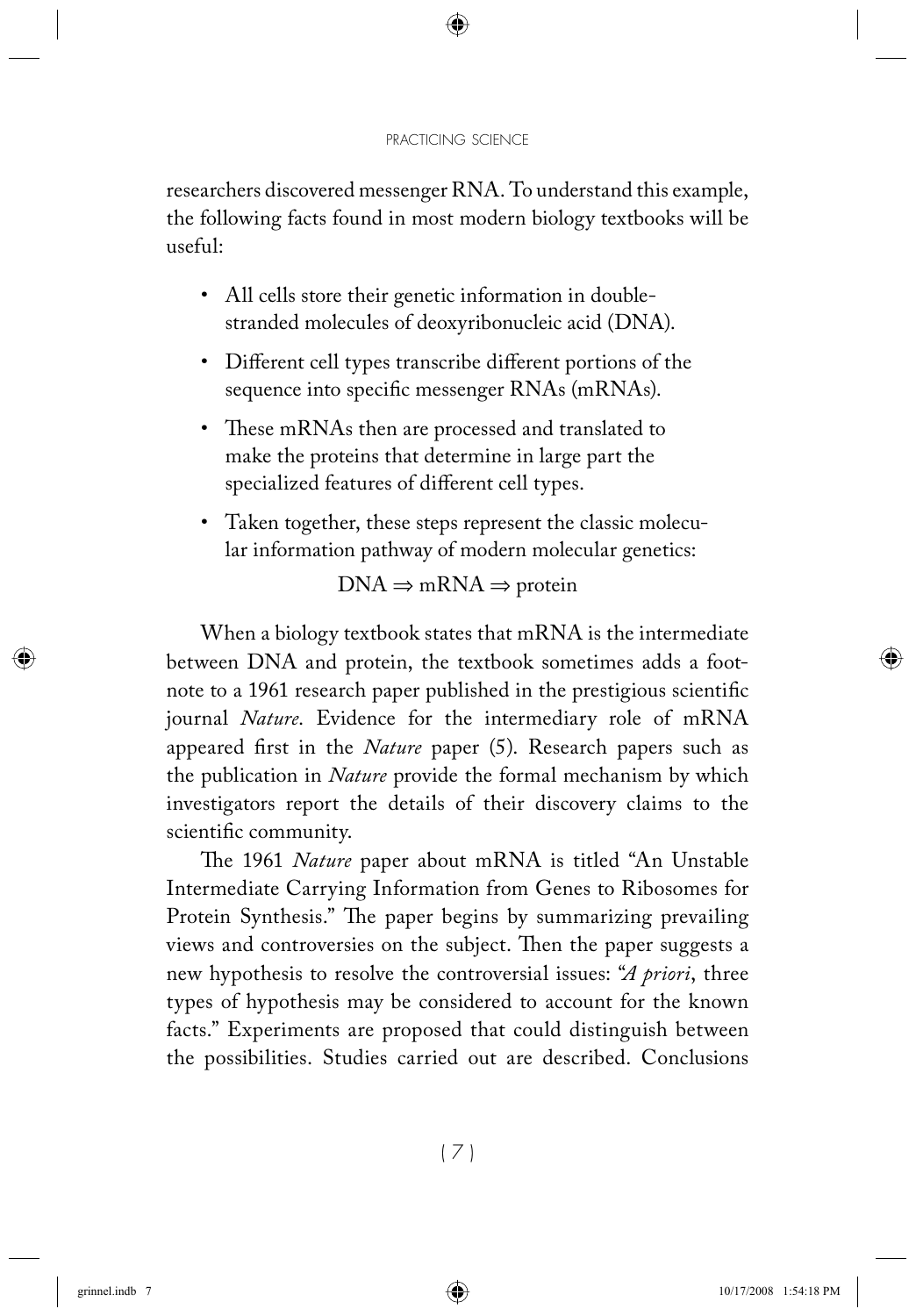are drawn from the results. The discovery claim is presented. Conceptually, the paper is arranged according to the sequence:

prevailing views ⇒ issues requiring further understanding ⇒ testable new hypothesis ⇒ experimental design ⇒ results ⇒ confirmation of one hypothesis and falsification of others

This sequence conforms to the linear model of science and gives rise to a paper whose plot will be none other than the scientific method. This plot is not, however, the way things actually happened. Rather, the scientific method represents a formal structure imposed upon what actually happened. "Writing a paper" wrote Nobel Laureate François Jacob—one of the authors of the *Nature* paper— "is to substitute order for the disorder and agitation that animate life in the laboratory....To replace the real order of events and discoveries by what appears as the logical order, the one that should have been followed if the conclusions were known from the start" (6).

Stated otherwise, a research paper converts the process of discovery into an announcement of the discovery. In a sense, the paper itself becomes the discovery claim (7). Rather than discoverers, researchers become reporters of discoveries. They write "the (or these) data show" far more often than "our data show." Even if written in a personalized fashion, underlying every research report is the implication that that any scientist could have done the experiments and made the discovery.

Because the linear model of science typifies how scientists communicate with each other when they make public their research, the misimpression easily can arise that science actually proceeds in this fashion. Autobiographical writings of researchers provide a different perspective. In the case of the mRNA discovery, Jacob's view of what actually happened can be found in his memoir *The Statue Within*. Below are several quotes from Jacob's book followed by brief comments to highlight important features of everyday practice.

( 8 )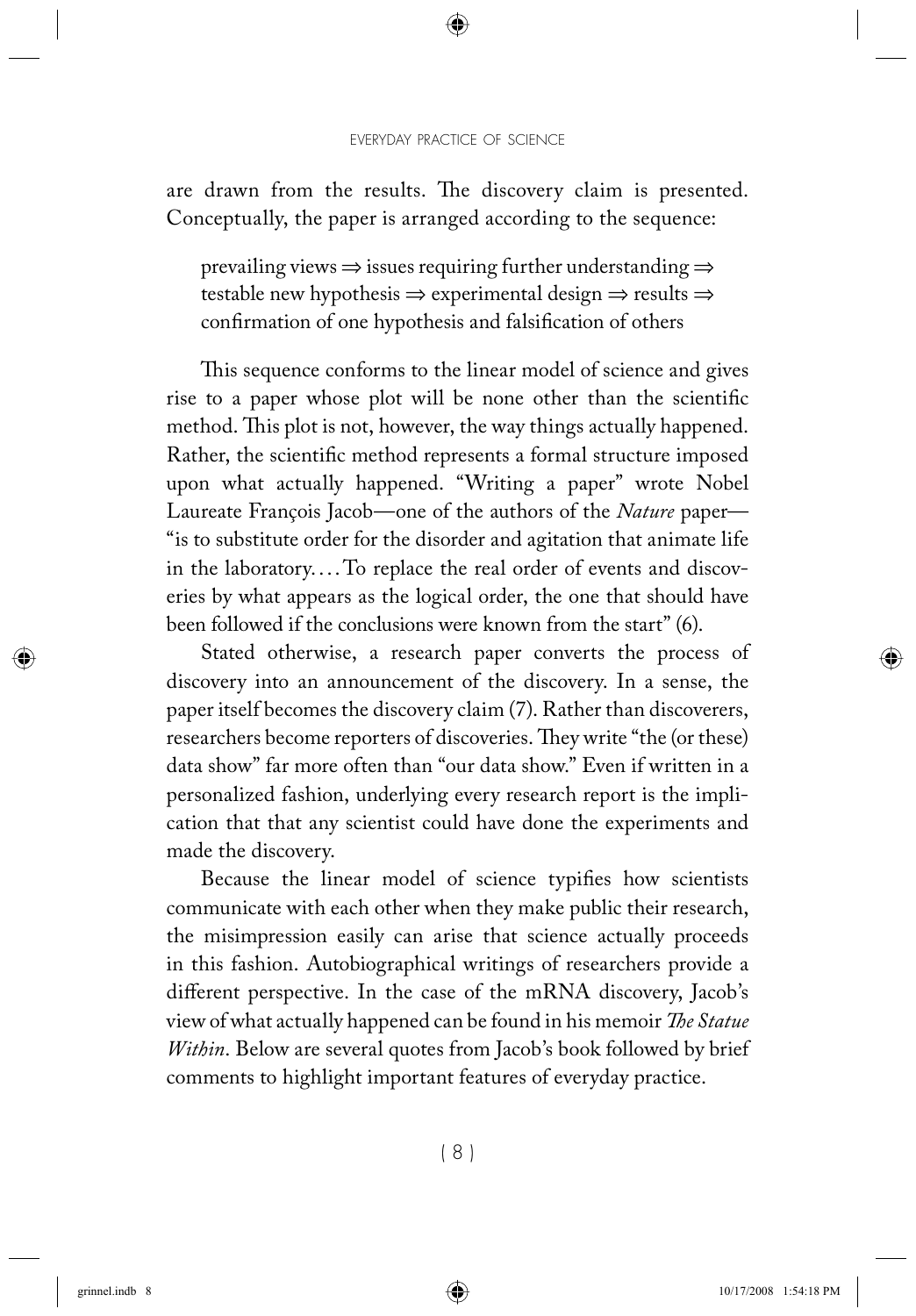*We were to do very long, very arduous experiments. . . . But nothing worked. We had tremendous technical problems.* (6)

In everyday practice, experiments can be divided into three classes: heuristic, from which we learn something new; demonstrative, which we publish—often repetition and refinement of heuristic experiments; and failure, which includes Jacob's "nothing worked." Not surprisingly, failed experiments represent the largest class. Failed experiments arise for many reasons, including methodological limitations, flawed design, and mistaken hypotheses. Experimental failures are part of the normal process of science. Even inconclusive or uninterpretable results can still be extremely valuable if they challenge the researcher's previous assumptions and teach her what not to do the next time.

*Full of energy and excitement, sure of the correctness of our hypothesis, we started our experiment over and over again. Modifying it slightly. Changing some technical detail.* (6)

The objective and disinterested researcher envisioned by idealized science would never be "sure of the correctness" of an unproven hypotheses. Nevertheless, investigators' intuitions based on their previous knowledge and experience sometimes lead them to continue to believe in and pursue a hypothesis even when the hypothesis appears to be contradicted by the experimental results.

*Eyes glued to the Geiger counter, our throats tight, we tracked each successive figure as it came to take its place in exactly the order we had been expecting. And as the last sample was counted, a double shout of joy shook the basement at Caltech. Followed immediately by a wild double jig.* (6)

The exhilarating experience of success! Solving a challenging puzzle and being the first to know the answer can elicit a degree of excitement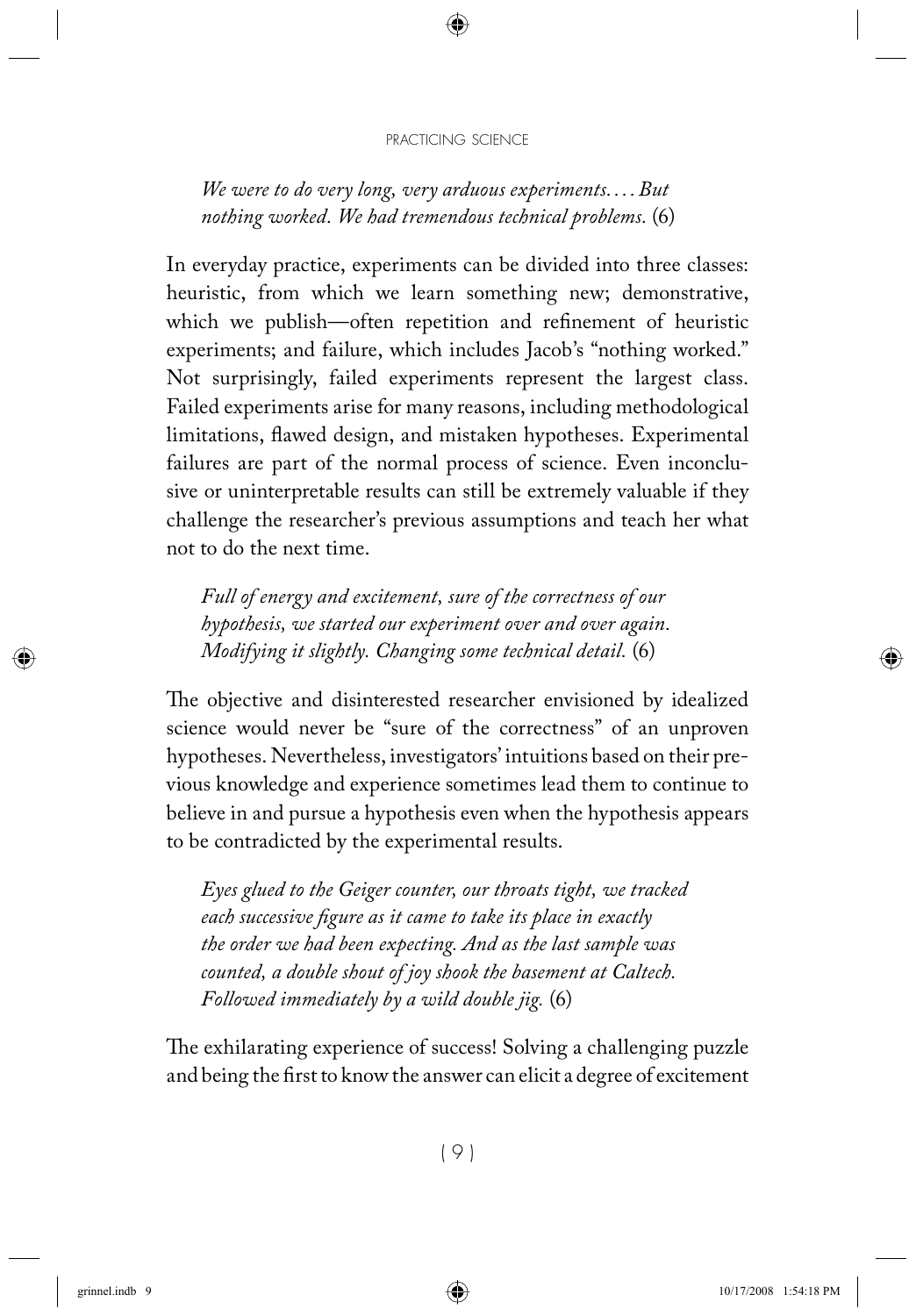⊕

and enthusiasm uncharacteristic of serious grown men and women at work. When my seventh-grade science teacher, Mr. Perkins, told me "science is serious play," he was not exaggerating.

In summary, science comes in three different versions: (*i*) the facts—statements found in scientific textbooks—with little if any explanation of their source; (*ii*) the linear model—found in research publications and used by researchers to establish the credibility of their work and to influence the work of others; (*iii*) everyday practice—what really happened, a view rarely glimpsed by outsiders.

### Science studies

In contrast to Merton's description of the idealized structure of science, philosopher Thomas Kuhn focused on individuals and their practices. Kuhn's book *Structure of Scientifi c Revolutions* had a great impact on development of the field called *science studies*. Rather than the idealized norms of science, the actual practices of individual scientific researchers and research teams became the focus of anthropologists, historians, philosophers, and sociologists, who together developed the field of science studies (e.g.,  $8, 9$ ).

Kuhn described *paradigms* in science as sets of beliefs and values shared by members of a scientific community and as established and acceptable ways of problem solving (10). In addition, Kuhn emphasized that, beyond these criteria shared by the community, scientific judgment depends on individual biography and personality (11). Writers from other backgrounds also have emphasized the importance of individual biography and personality on how a researcher practices science. Examples include the *schemata* of psychologist Jean Piaget (12), *thought styles* described by physician-immunologist Ludwik Fleck (13), scientist-philosopher Michael Polanyi's *tacit knowledge* (14), and historian Gerald Holton's *thematic presuppositions* (15).

( 10 )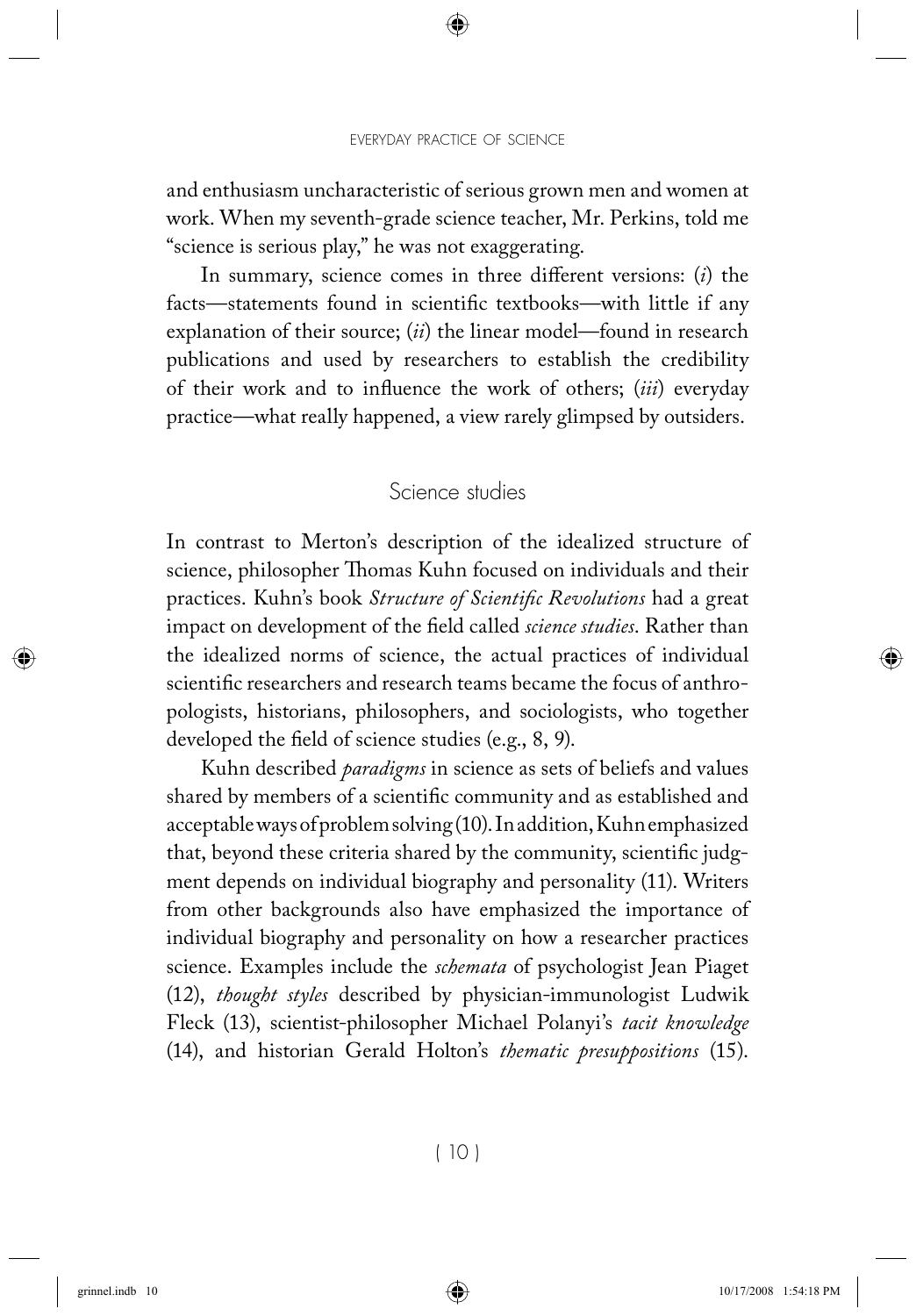◈

According to this way of thinking, the researcher's understanding of things is not simply given. Rather, understanding requires interpretation of experience. Interpretation takes place within the framework of one's life situation. Prior knowledge and interests influence what the person experiences, what she thinks the experiences mean, and the subsequent actions that she takes. Unlike idealized science, everyday practice can accommodate the remark that author Steve Martin has Einstein make to Picasso in Martin's play *Picasso at the Lapin Agile*: "What I just said is the fundamental end-all, final, not-subject-to-opinion absolute truth, depending on where you're standing" (16).

After *Structure of Scientific Revolutions*, science increasingly became of interest to study as an individual human activity characterized by, among other things, social and political aims. Given its potential impact on the world, understanding these aims would seem to be essential. Consider, for instance, questions that have been raised by the feminist movement (17). Upper-middle-class, white males have dominated science in the past and continue to do so in the present. Does this lack of gender diversity among researchers in the scientific workforce make a difference in the practice of science? If so, what difference? When it comes to getting a job, being promoted, or getting an equal salary, much evidence suggests that absence of role models and mentors has acted as a diversity barrier in science and engineering fields. Will lack of diversity also influence how science is practiced or what science is practiced?

### Objectivity and the research community

Some people believe that the effect of cultural biases is limited to what is studied and not the conclusions reached by the research community. In his book *The Mismeasure of Man*, evolutionary biologist

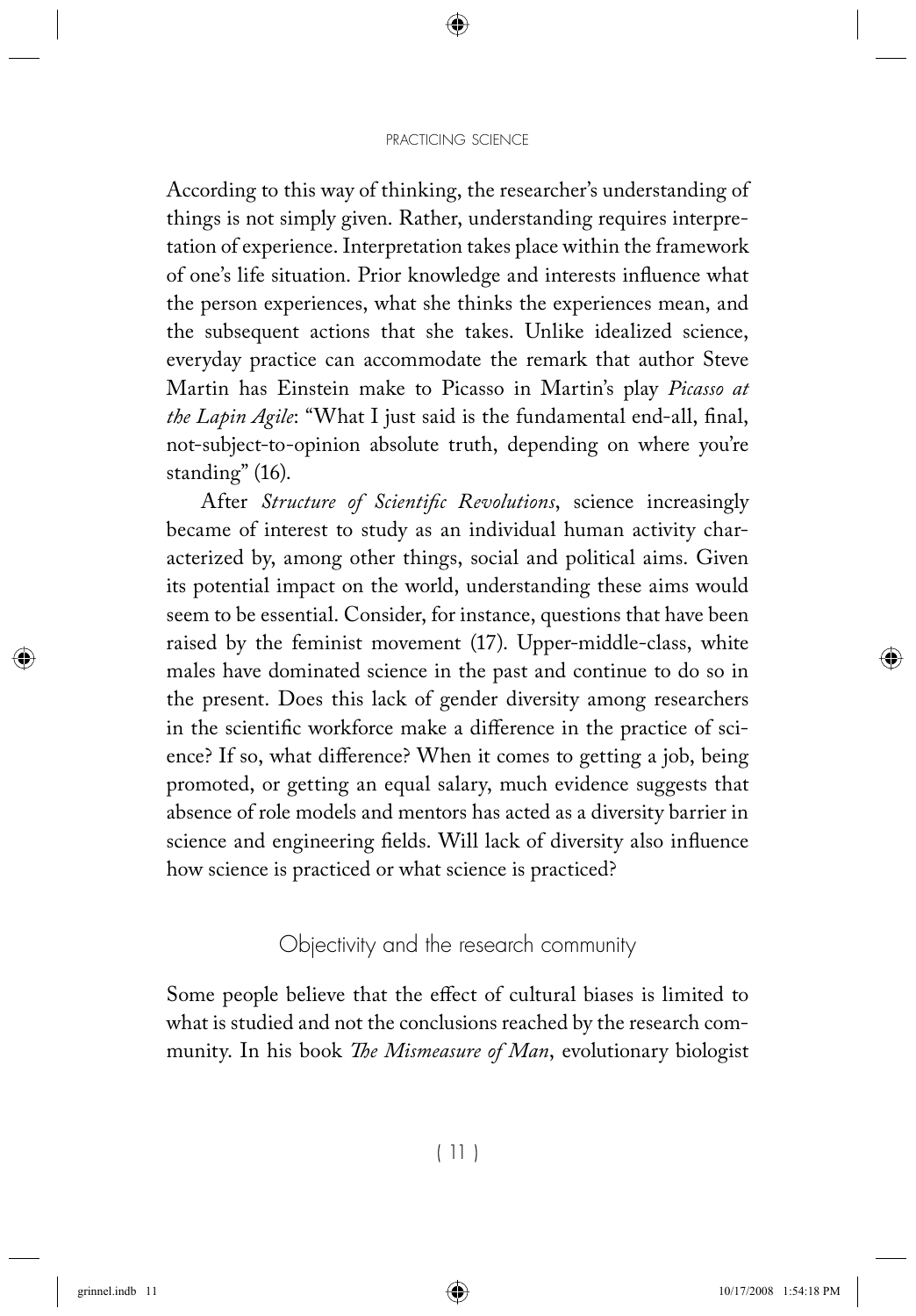⊕

Stephen Jay Gould argues otherwise. He uses historical examples from the late nineteenth and early twentieth centuries to describe how racist and sexist cultural attitudes influenced not only research design but also interpretation. Science progresses, wrote Gould,

by hunch, vision, and intuition. Much of its change through time does not record a closer approach to absolute truth but the alteration of cultural contexts that influence it so strongly. Facts are not pure and unsullied bits of information; culture also influences what we see and how we see it. (18)

Gould's use of the expression *absolute truth* reflects the important distinction between truth (small "t") as we now understand things and Truth (capital "T") that no further experience will change. I will emphasize frequently that everyday practice of science is after truth. Science always is a work in progress, which makes the process exciting and challenging. Anyone who claims to know already the Truth of a matter must be depending on sources of information outside everyday practice of science.

An important example of cultural bias comes from the history of psychiatry. Until the early 1970s, homosexuality was viewed widely as an illness and was listed as such in the 1968 version of the *Diagnostic and Statistical Manual of Mental Disorders* (DSM-II) of the U.S. psychiatric community. That the diagnostic classification was political rather than scientific is shown by how the classification was changed. In 1973, the board of directors of the American Psychiatric Association *voted* that homosexuality was not an illness. Membership ratified that vote a few months later (19). With the link between homosexuality and psychopathology discredited, homosexual couples increasingly have been accorded the same rights and respect as heterosexual couples. Now those who oppose homosexuality, and many still do so, can less easily appeal to "scientific/ medical facts" to support their objections.

( 12 )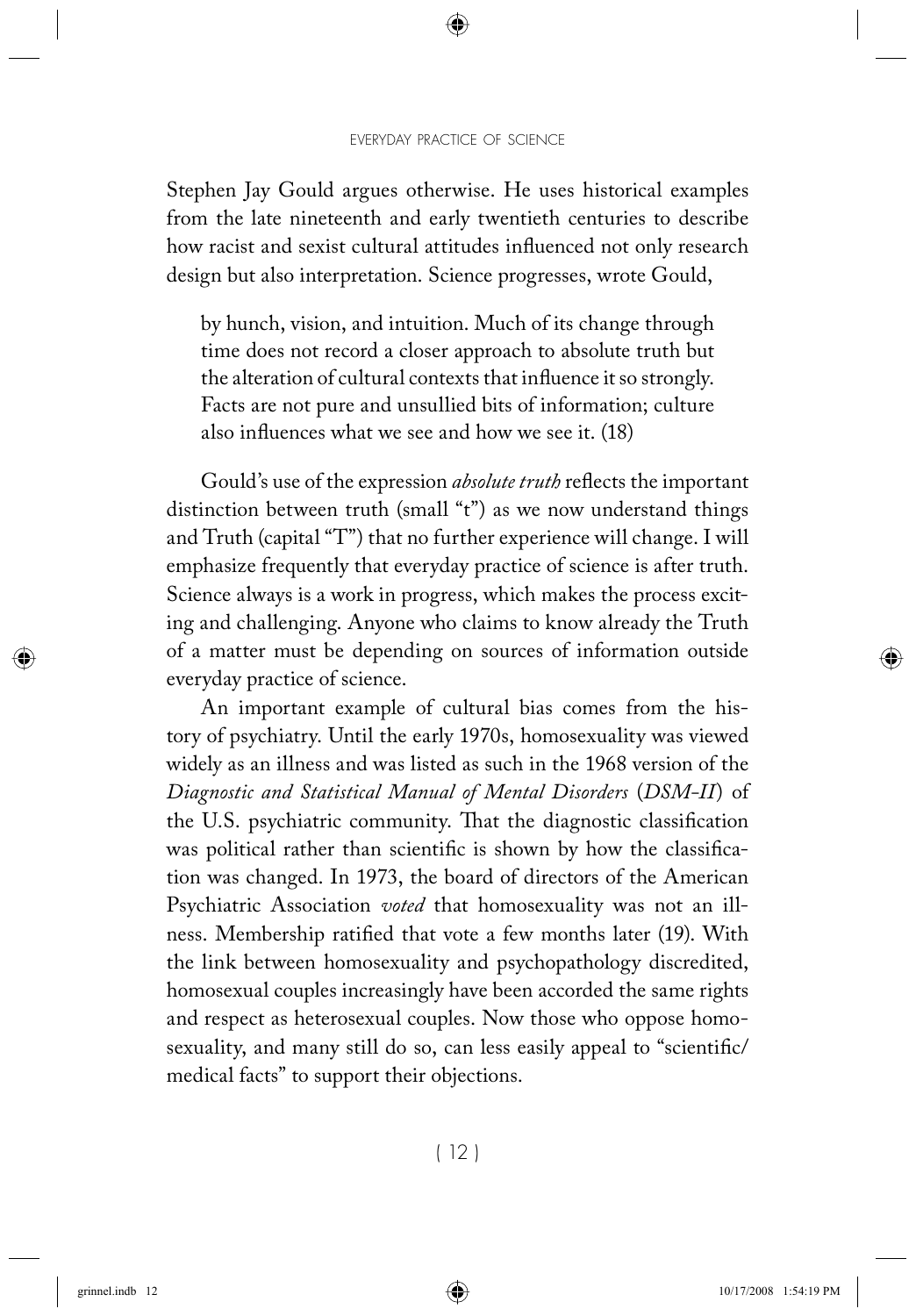❀

For some, admitting the human associations of science can challenge the belief that science provides an objective description of reality. Especially at the fringe of the so-called postmodernist movement, the argument has been put forth that scientific facts are merely culture-dependent, normative beliefs. If there is truth to be learned, then scientific inquiry deserves no privileged status. Truthfor-the-individual likely is the best for which one may hope.

The postmodernists are wrong. Culture may influence what we see and how we see it, but the dramatic impact of technology on the world shows that much of scientific knowledge is more than mere belief. Throughout history, we humans have been attempting to overcome natural threats to our existence, such as famine and disease. Beginning with the discovery and use of fire and the invention of primitive tools, controlling and changing the environment has been a central human project. The ability of science to produce technologies with increasing impact on the world suggests that science's understanding of the physical mechanisms of the world has advanced.

So here is a paradox. How can practice of science situated within a particular cultural context give rise to knowledge that has universal validity? How does Professor Particular become Professor Anybody?

My way to begin to answer this question is by comparing scientific researchers with baseball umpires. According to tradition, there are three types of baseball umpires:

The first type says, "I call balls and strikes as they are."

The second says, "I call them as I see them."

The third says, "What I call them is what they become."

What distinguishes these umpires is not the situations in which they find themselves, but rather the attitudes that they bring to their

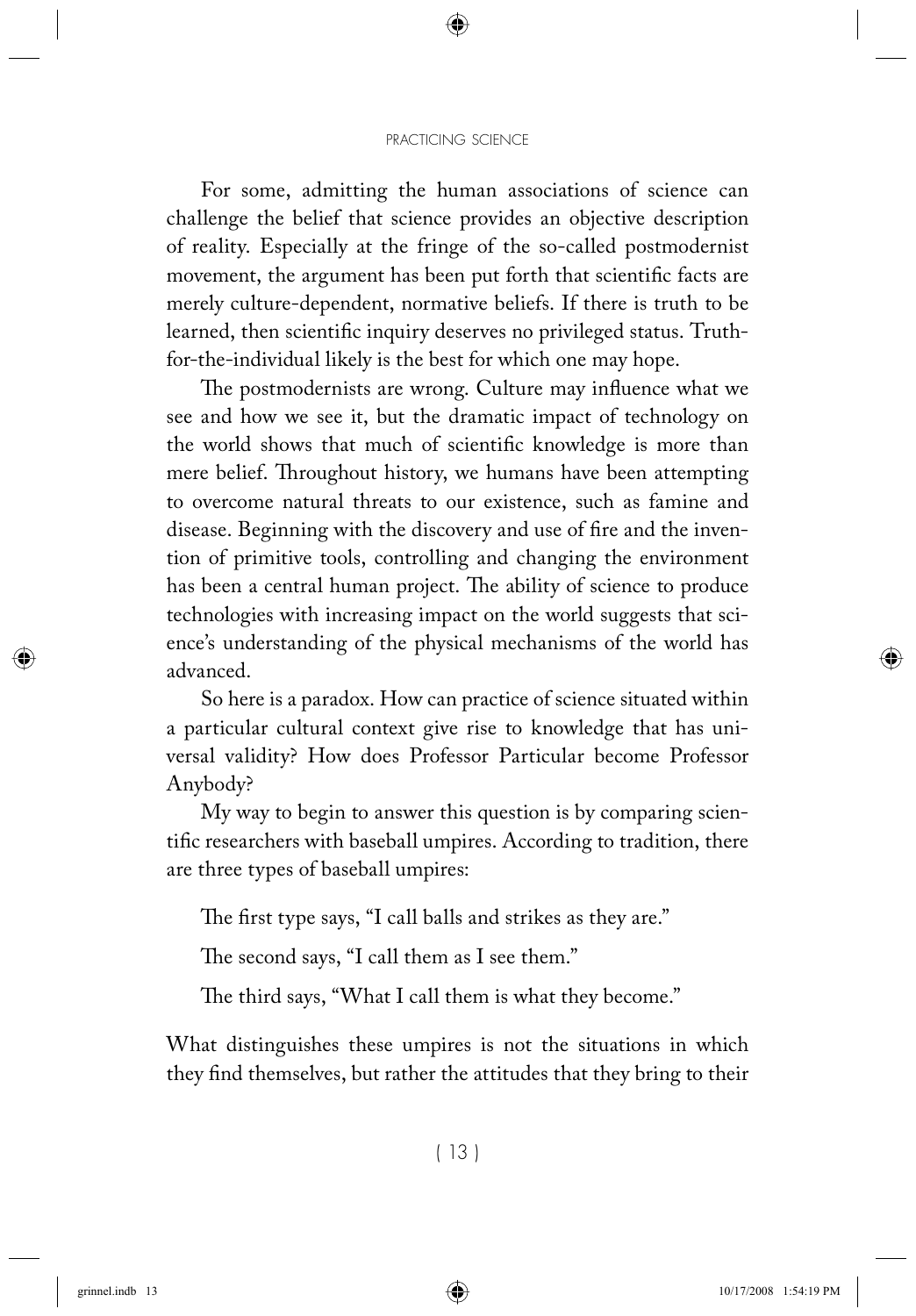⊕

work. Because of their different attitudes, they practice umpiring differently. The first emphasizes Truth; the second, context; the third, power.

Those who have learned the idealist, linear view of science frequently identify researchers with the first type of umpire. Postmodernists identify researchers with the third. Further description of discovery and credibility will clarify why the second type of umpire corresponds most closely to the way that scientists work.

In everyday practice, discovery begins in community. Community offers continuity with the past and interconnectedness of the present. Each researcher or group of researchers initiates work in the context of prevailing experiences and beliefs—the starting point and justification for further action. We assume that this previous knowledge is incomplete or to some degree incorrect. There is little reward in science for simply duplicating and confirming what others already have done. What we aim for is *new-search* rather than *re-search*.

What I am focusing on here is discovery at the frontier of knowledge, a place where no one has been before. At the frontier, one encounters an ambiguous world demanding risky choices. What should be done first? What is the difference between data and noise? How does one recognize something without knowing in advance how it looks? Of course, not all research occurs at the frontier. Clinical investigation involving humans should begin only in much more settled territory after a great deal of preclinical work has been accomplished. The ethics of research with humans demands that the work be as unambiguous as possible.

At the edge of knowledge, incomplete understanding can result in mistaken assumptions and errors in experimental design. At the same time, incomplete understanding sometimes permits observation of unexpected results. Nobel Laureate Max Delbrück called the latter aspect of research the *principle of limited sloppiness* (20). Here, sloppiness does not refer to technical error, although some important discoveries have

 $(14)$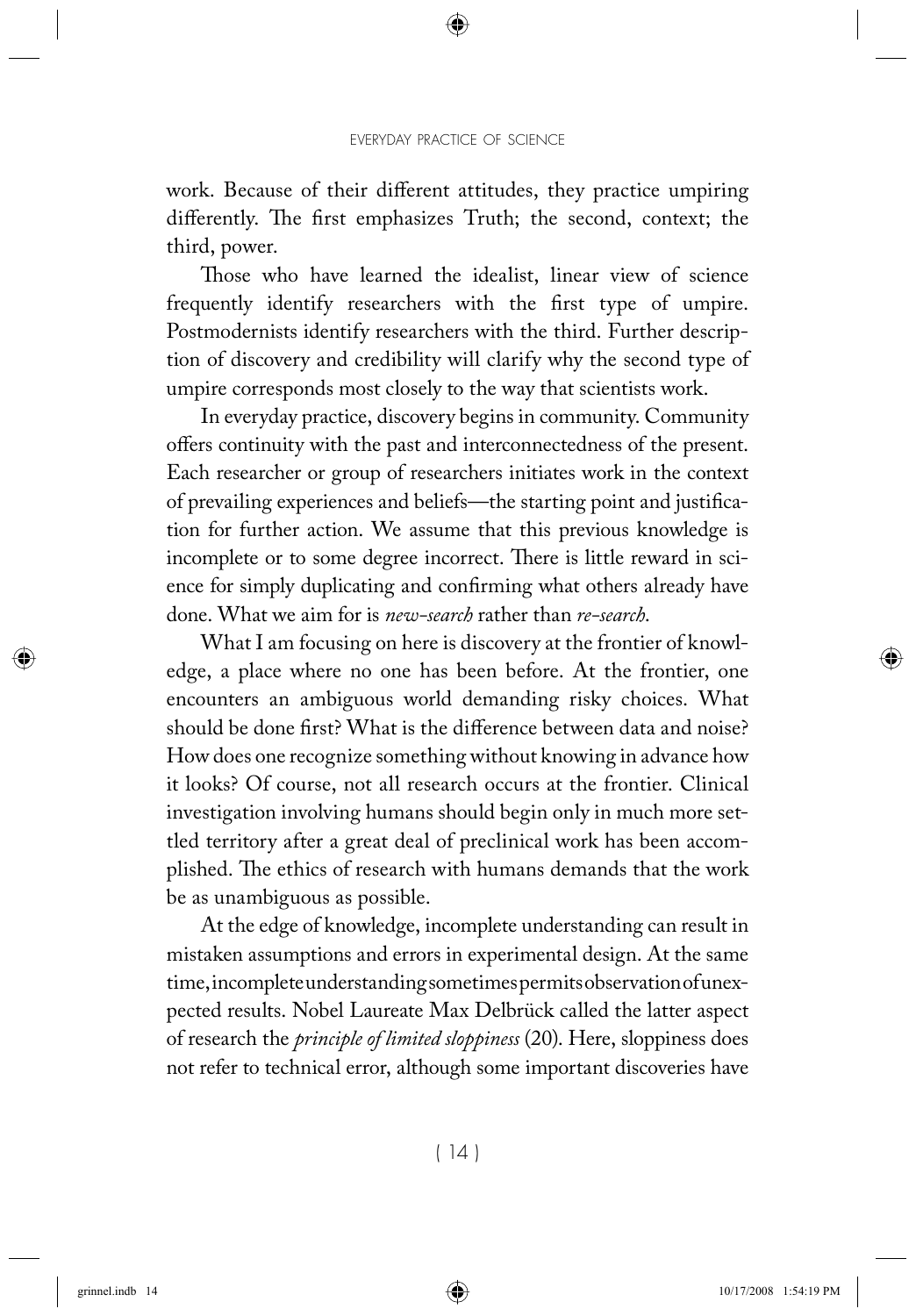⊕

their origins in just that fashion. Rather, Delbrück meant sloppiness in the sense that our conceptual understanding of a system under investigation is frequently a little muddy. Consequently, experimental design sometimes tests unplanned questions, as well as those explicitly thought to be under consideration. Unexpected results can emerge and lead to important findings if the experimenter notices (21). *We do more than we intend*. The underlying ambiguity of practice makes what we call luck or serendipity a frequent feature of discovery.

Because Professor Particular cannot avoid the possibility of error, including self-deception, her initial discoveries should be thought of as *protoscience*. For protoscience to become science, the researcher not only must be able to replicate her own work, but also must turn to the community to convince peers of the correctness of the new findings. Professor Particular overcomes her subjectivity through *intersubjectivity*. Intersubjectivity assumes *reciprocity of perspectives*—if you were standing where I am, then you would see (more or less) what I see. The world is ours, not mine alone (22).

Reciprocity of perspectives makes possible the process of credibility. Other researchers usually offer responses to discovery claims that can range from agreement to profound skepticism. They react to the specifics of the research as well as to the relationship between new ideas and prevailing beliefs. Novel and unexpected discovery claims sometimes will be rejected or unappreciated by the community because the new thinking does not fit current understanding. The history of Nobel Prize–winning research is replete with such examples.

Rather than accept rejection, to succeed in scientific research often requires that researchers become advocates for their work. When the awards are given out, we frequently read:

Why were Professor Particular's early studies ignored, neglected, and often denigrated?...The powerful force of the longstanding dogma made it easy for the community to brush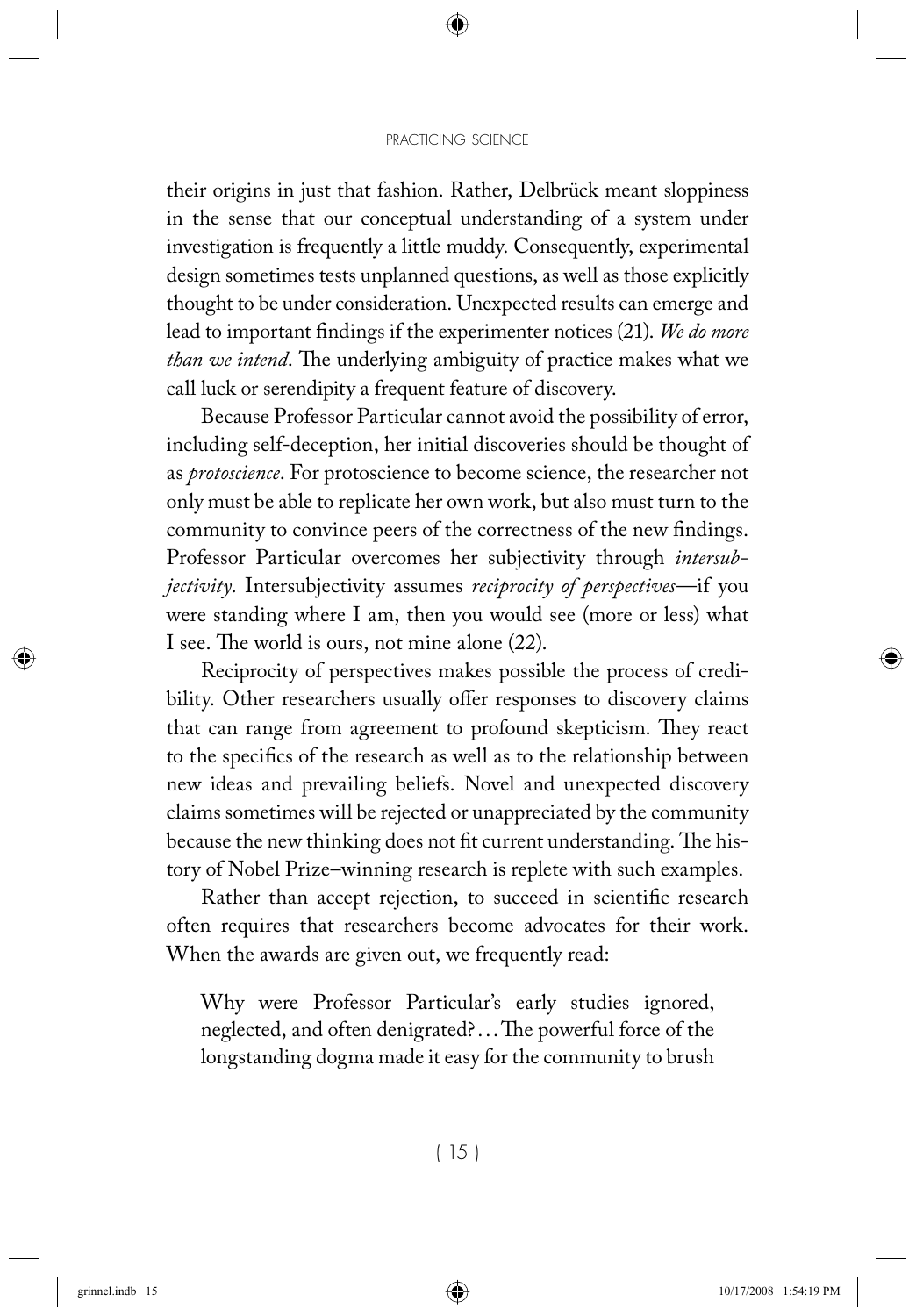⊕

aside Particular's experiments and ideas and to view them as a curiosity with little or no relevance to the mainstream. Fortunately, Particular's passionate belief in his data and his unshakeable self-confidence propelled him forward despite the criticisms of his colleagues. (paraphrased from 23)

Of course, becoming an advocate for one's beliefs when everyone else thinks that you are mistaken is risky business. What appears to be novel often turns out to be experimental artifact. N-rays, polywater, and cold fusion bring to mind some of the most famous cases of erroneous research. The only thing worse than being wrong in science is being ignored. The former frequently leads to the latter.

In the end, Professor Particular becomes Professor Anybody through the process of credibility. During this process, investigators shape and reshape their work to anticipate and overcome the criticisms that they receive from the community (24). When (if) others eventually validate the new observations by using them successfully in their own research—often modifying them at the same time—then the new findings become more widely accepted. In short, credibility happens to discovery claims. Discovery claims become credible—are made credible or incredible—through their subsequent use (25).

Returning to the baseball umpire analogy, in everyday practice of science calling things as they are is reserved for the community rather than the individual. But even the community's calling is tentative. With discovery oriented toward completion and correction, the scientific attitude defers Truth to the future and aims for credibility in the present. The realism of science remains incipient and tightly linked to practice through last year's discoveries. Last year's discoveries become this year's conceptual and technological instruments of exploration. Thus, realism of science emerges not through power, as supposed by the postmodernist critique, but by replacing individual subjectivity with communal intersubjectivity, philosopher

( 16 )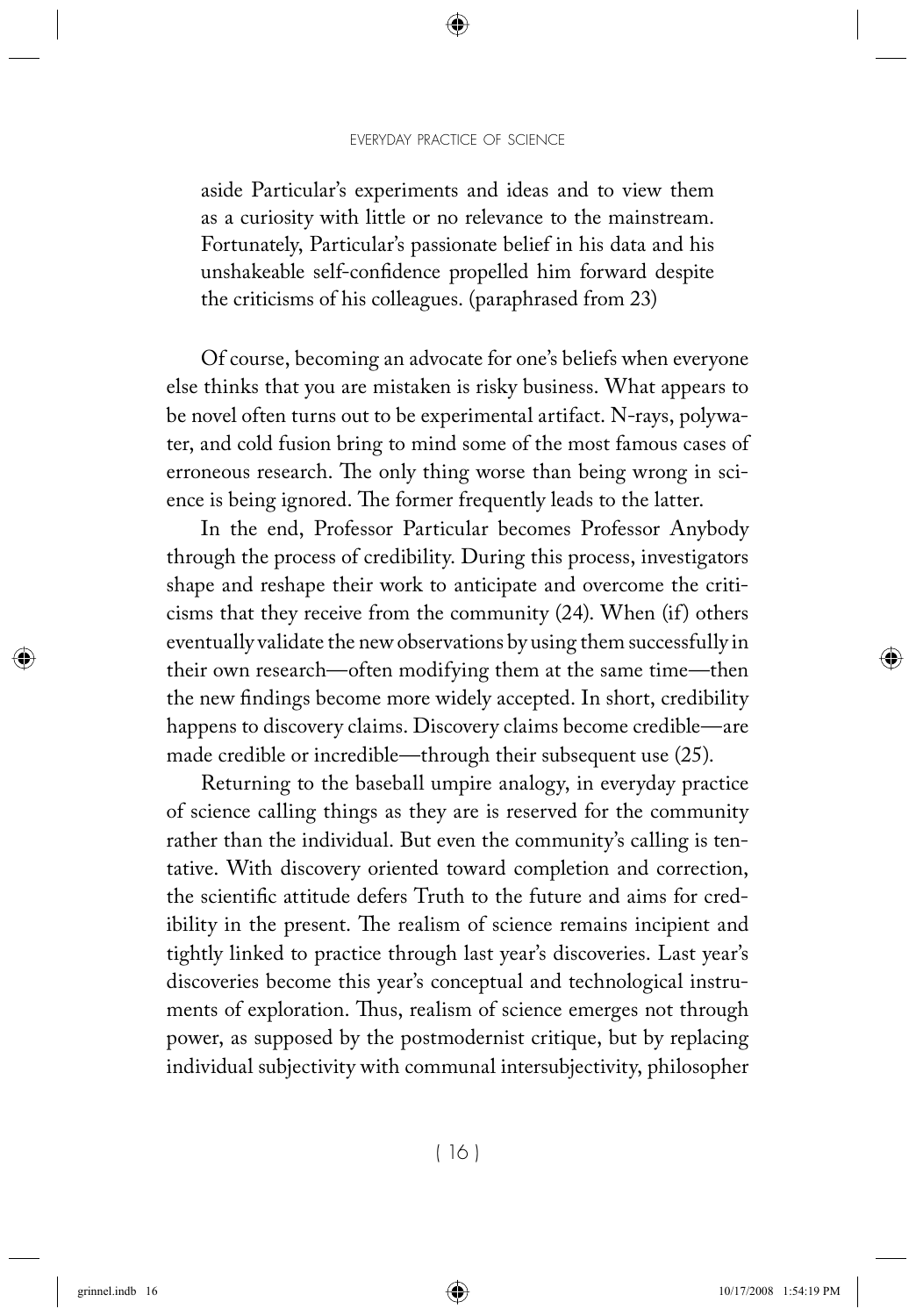⊕

Annette Baier's *commons of the mind*: "We reason together, challenge, revise, and complete each other's reasoning and each other's conceptions of reason" (26).

At the ideal limit, reciprocity of perspectives means that all scientists can share the same experiences. As experience becomes typical and commonplace, the unique individual disappears and the anonymous investigator (Professor Anybody) emerges. Scientific knowledge aims to be correct for anyone, anywhere, anytime.

In summary, objectivity of science does not depend on the individual. Rather, objectivity is a function of the community. Everyday practice of science is neither truth nor power, but rather balanced on a contextual ledge in between.

In practice, biography and personality never really disappear. Intersubjectivity can be achieved only partially. Because the objectivity of science depends on the community rather than the individual, the influence of personality and biography on the researcher's scientific judgments becomes an asset to science rather than an impediment. Diversity in how people think and work enhances scientific exploration of the world. Diversity of demographics—for example, gender, race, and economic status—enhances the possibility of a multicultural approach (27). Without diversity, the community cannot really "complete each other's reasoning and each other's conceptions of reason." The judgments of a research community that is too homogeneous or isolated are just as much at risk as those of a community prevented by political interference from open exchange and dissent.

The foregoing discussion emphasizes the inherent ambiguity of everyday practice of science. Table 1.1 explicitly contrasts this ambiguity with the stages of the classic scientific method. The ambiguity evident in table 1.1 highlights Medawar's comment that there is no such thing as the scientific method, and that the idea of naive or innocent observation is philosophers' make-believe (2). Inevitably, both sides of table 1.1 blend together.

( 17 )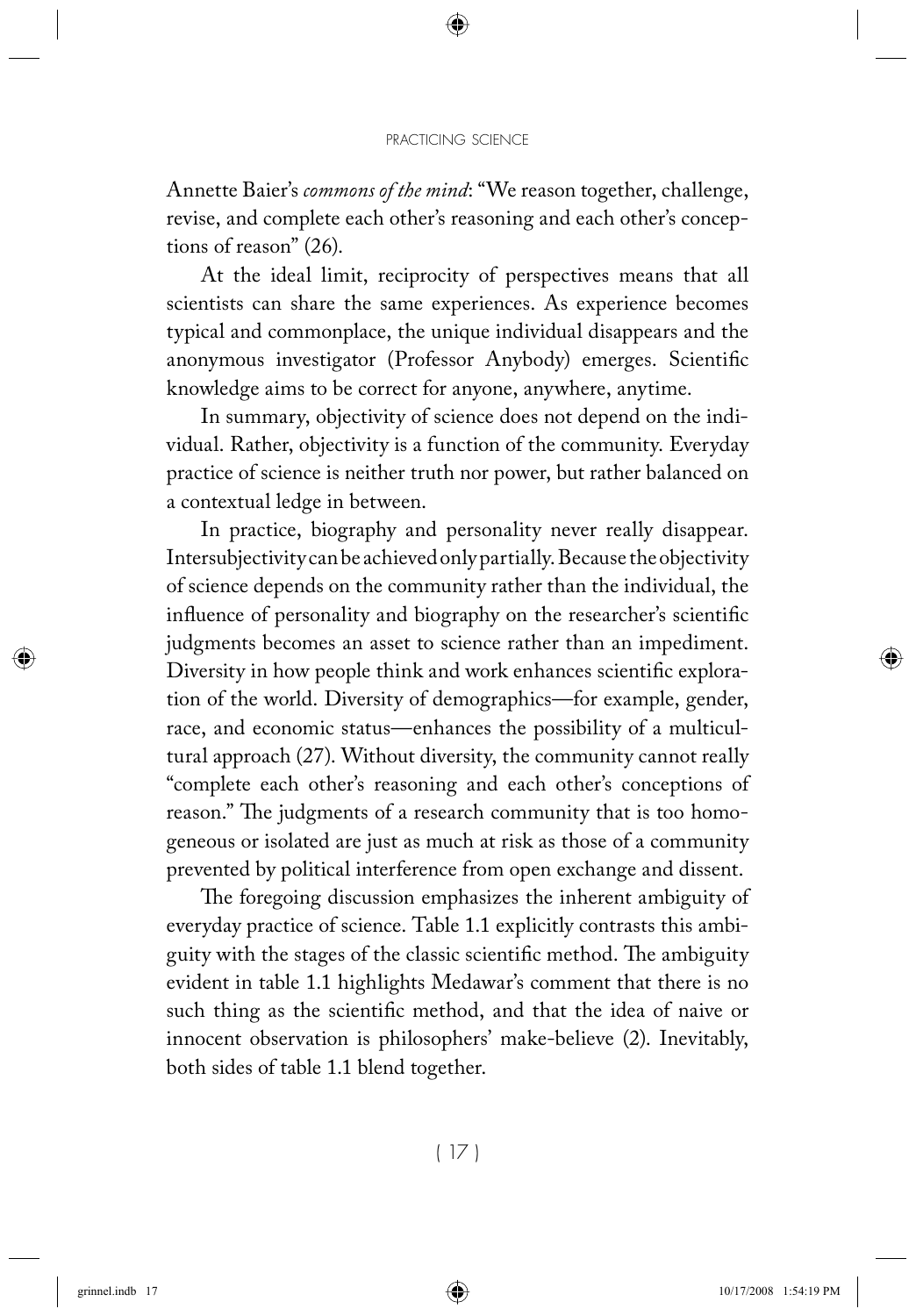❀

| The Classic View                                                              | The Ambiguous View                                                                                                                                                                                                                                                      |
|-------------------------------------------------------------------------------|-------------------------------------------------------------------------------------------------------------------------------------------------------------------------------------------------------------------------------------------------------------------------|
| State the problem to be<br>studied.                                           | Choosing a problem commits one to<br>investing time, energy, and money. The<br>wrong choices can place one's life goals<br>and career in science at risk.                                                                                                               |
| Carry out experiments to<br>study the problem and<br>record the results.      | The important results may not be noticed.<br>What counts for data one day may appear<br>to be experimental noise the next.                                                                                                                                              |
| Conclude whether the<br>observations confirm or<br>falsify one's ideas.       | If the results don't agree with expecta-<br>tions, it may be because the idea is wrong<br>or because the method used to test the idea<br>is flawed. Hence the adage: Don't give up<br>a good idea just because the data don't fit.                                      |
| Seek verification by other<br>researchers of the findings<br>and conclusions. | Discovery claims are often greeted with<br>skepticism or disbelief, especially when they<br>are very novel and unexpected. Rejection<br>by other scientists is a common experience.<br>To succeed, investigators frequently have to<br>become advocates for their work. |

#### Table 1.1. The Classic Scientific Method vs. the Ambiguity of Everyday Practice

## Education without practice

We frequently hear the question, "What ails U.S. science and mathematics?" For more than a generation, an emphasis on the shortcomings and need for enhanced science education in the United States has been recognized in every national report that addresses the subject. The huge literature that has developed offers many answers to the foregoing question but lacks consensus. "The candidates include teachers who don't know the subject matter, lousy textbooks, a badly

◈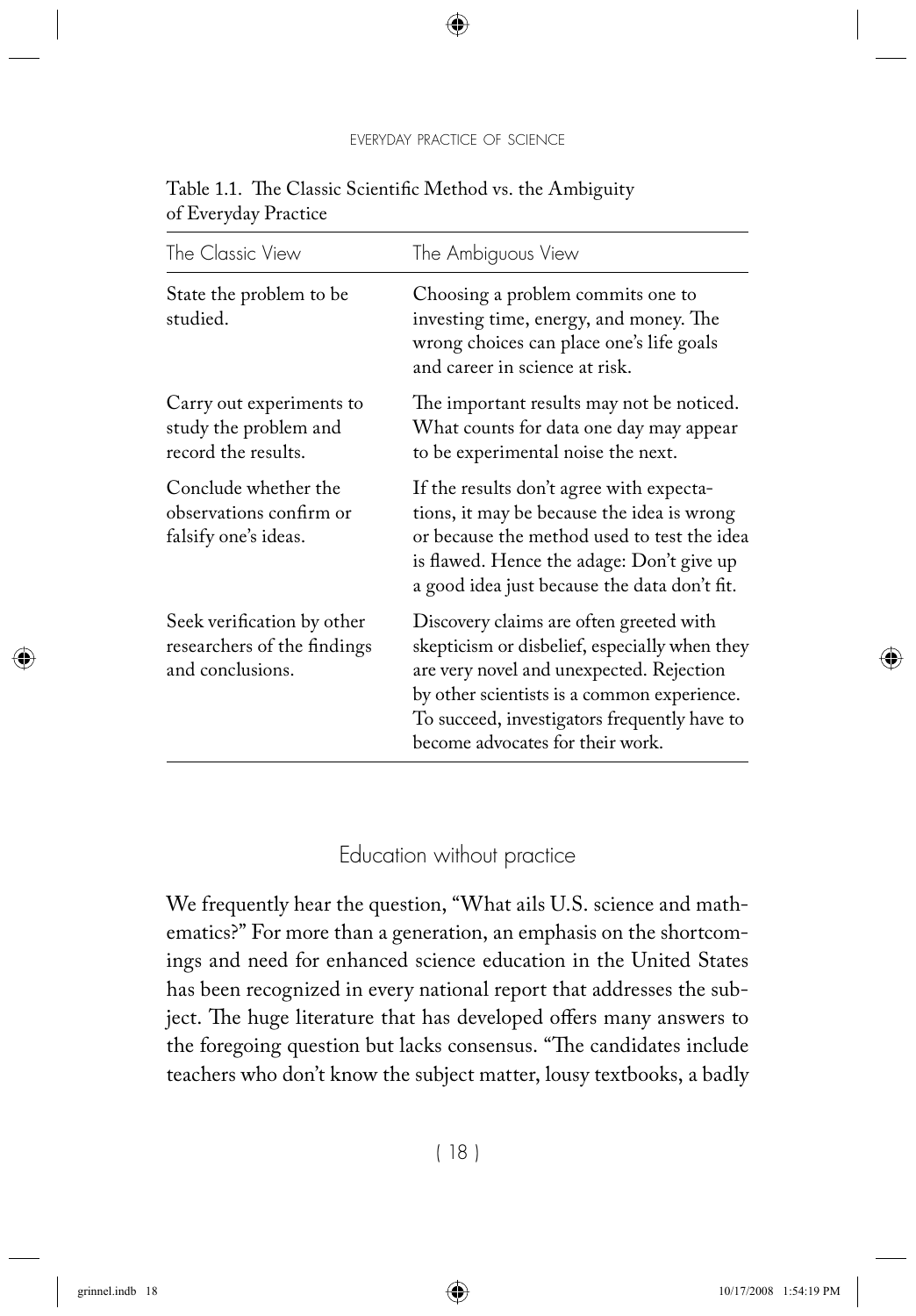designed curriculum, low expectations by educators and parents, an outmoded school calendar, and the debilitating effects of poverty and race" (28). In addition, maybe students are just "turned off." They think of science as a mere collection of facts rather than as high adventure. "Dry as dust," commented Nobel Laureate Leon Lederman (29).

Shortly before his death in 1994, I heard Nobel Laureate Linus Pauling lecture at a science education workshop. Pauling began his personal reflection by holding up a contemporary college chemistry text. He suggested that the book was too thick—several inches too thick. In his view, textbooks had become collections of facts divorced from understanding.

*Divorced from understanding* reflects at least in part the omission of everyday practice from science education. This criticism is nothing new. More than 50 years ago, Harvard University President James Conant pointed out the problem in *Science and Common Sense*:

The stumbling way in which even the ablest of the scientists of every generation have had to fight through thickets of erroneous observations, misleading generalizations, inadequate formulations, and unconscious prejudice is rarely appreciated by those who obtain their scientific knowledge from textbooks. (30)

Even the science fair, one of the most popular and valuable science education experiences, distorts practice. The science fair judge begins by asking, "Is the problem stated clearly and unambiguously?" The hypothesis always goes near the upper left-hand corner of the poster board describing the science project, and must come first—never last. When I encouraged one of my children to put the hypothesis at the lower right as her conclusion, she lost points. After that, she questioned whether I really understood science! Traditional science fairs reward success in research and clarity of presentation.

( 19 )